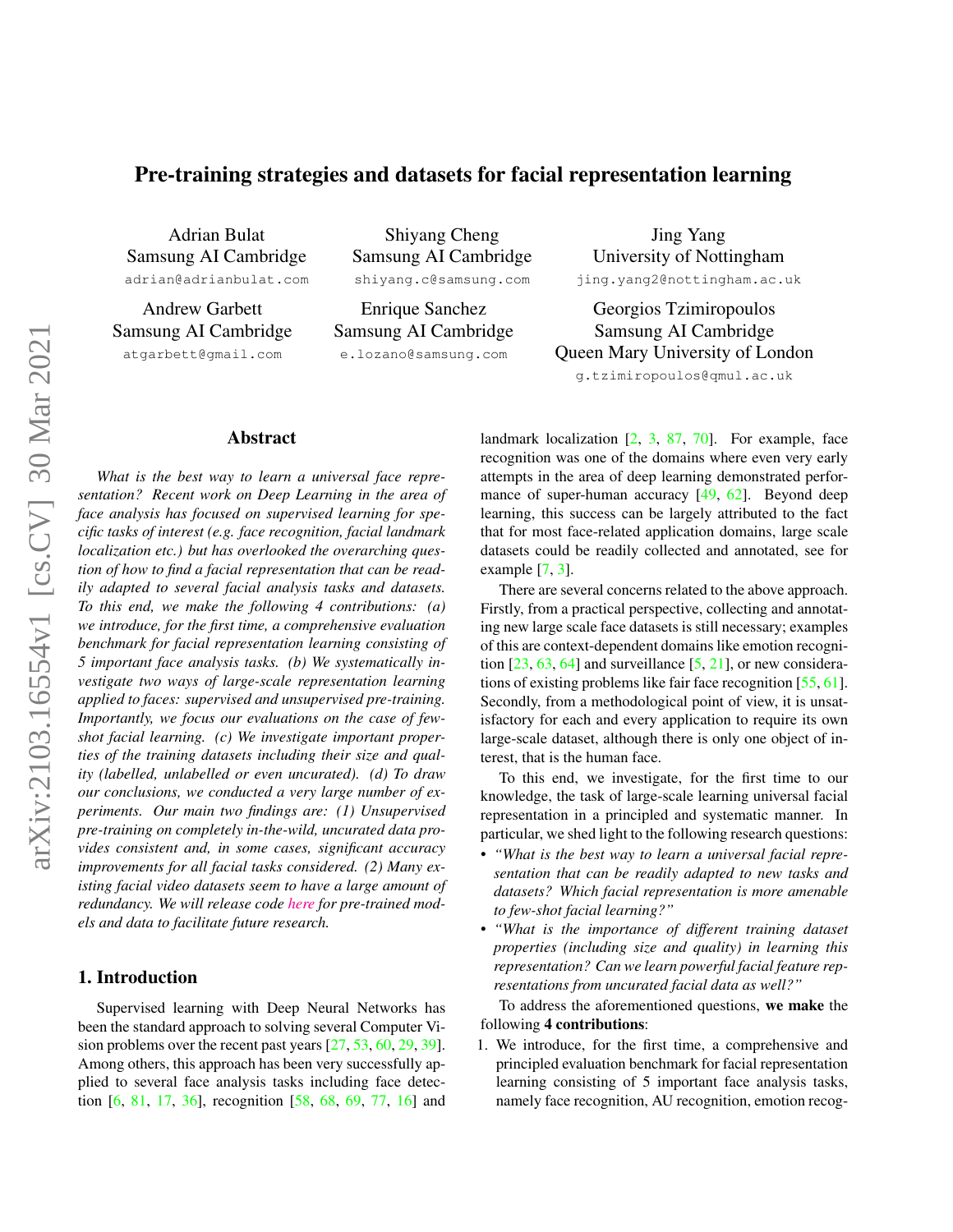<span id="page-1-0"></span>

Figure 1: We advocate for a new paradigm to solving face analysis based on the following pipeline: (1) collection of largescale unlabelled facial dataset, (2) (task agnostic) network pre-training for universal facial representation learning, and (3) facial task-specific fine-tuning. Our main result is that even when training on a completely in-the-wild, uncurated dataset downloaded from Flickr, this generic pipeline provides consistent and, in some cases, significant accuracy improvements for all facial tasks considered.

nition, landmark localization and 3D reconstruction.

- 2. Within this benchmark, and for the first time, we systematically evaluate 2 ways of large-scale representation learning applied to faces: supervised and unsupervised pre-training. Importantly, we focus our evaluations on the case of few-shot facial learning where only a limited amount of data is available for the downstream tasks.
- 3. We systematically evaluate the role of datasets in learning the facial feature presentations by constructing training datasets of varying size and quality. To this end, we considered ImageNet, several existing curated face datasets but also a new in-the-wild, uncurated face dataset downloaded from Flick.
- 4. We conducted extensive experiments to answer the aforementioned research questions and from them we were able to draw several interesting observations and conclusions.

Our main findings are: (a) Even when training on a completely in-the-wild, uncurated dataset downloaded from Flickr, unsupervised pre-training pipeline provides consistent and, in some cases, significant accuracy improvements for all facial tasks considered. (b) We found that many existing facial video datasets seem to have a large amount of redundancy. Given that unsupervised pre-training is cheap and that the cost of annotating facial datasets is often significant, some of our findings could be particularly important for researchers when collecting new facial datasets is under consideration. Finally, we will release code, pre-trained models and data to facilitate future research.

### 2. Related Work

Facial transfer learning: Transfer learning in Computer Vision typically consists of ImageNet pre-training followed by fine-tuning on the downstream task [\[53,](#page-10-0) [15,](#page-8-9) [10\]](#page-8-10). Because most recent face-related works are based on the collection of larger and larger facial datasets [\[24,](#page-8-11) [3,](#page-8-4) [44\]](#page-9-5), the importance of transfer learning has been overlooked in face analysis and, especially, the face recognition literature. ImageNet pre-training has been applied to face analysis when training on small datasets is required, for example for emotion recognition  $[45]$ , face anti-spoofing  $[48]$  and facial land-mark localization [\[70\]](#page-10-6). Furthermore, the VGG-Face [\[47\]](#page-9-8) or other large face datasets (e.g. [\[44\]](#page-9-5)) have been identified as better alternatives by several works, see for example [\[19,](#page-8-12) [30,](#page-9-9) [78,](#page-11-2) [31,](#page-9-10) [52,](#page-10-12) [51,](#page-9-11) [48,](#page-9-7) [33,](#page-9-12) [37\]](#page-9-13). To our knowledge, we are the first to systematically evaluate supervised network pre-training using both ImageNet and VGG-Face datasets on several face analysis tasks.

Facial datasets: The general trend is to collect larger and larger facial datasets for the face-related task in hand [\[24,](#page-8-11) [3,](#page-8-4) [44\]](#page-9-5). Also it is known that label noise can severely impact accuracy (e.g. see Table 6 of  $[16]$ ). Beyond faces, the work of [\[40\]](#page-9-14) presents a study which shows the benefit of *weakly supervised* pre-training on much larger datasets for general image classification and object detection. Similarly, we also investigate the impact of the size of facial datasets on *unsupervised pre-training* for facial representation learning. Furthermore, one of our main results is to show that a high-quality facial representation can be learned even when a completely uncurated face dataset is used.

Few-shot face analysis: Few-shot refers to both low data and label regime. There is very little work in this area. To our knowledge, there is no prior work on few-shot face recognition where the trend is to collect large-scale datasets with millions of samples (e.g.  $[24]$ ). There is no systematic study for the task of emotion recognition, too. There is only one work on few-shot learning for facial landmark localization, namely that of [\[1\]](#page-8-13) which, different to our approach, proposes an auto-encoder approach for network pre-training. To our knowledge, our evaluation framework provides the very first comprehensive attempt to evaluate the transferability of facial representations for few-shot learning for several face analysis tasks.

Semi-supervised face analysis: Semi-supervised learning has been applied to the domain of Action Unit recognition where data labelling is extremely laborious [\[83,](#page-11-3) [85,](#page-11-4) [84\]](#page-11-5). Al-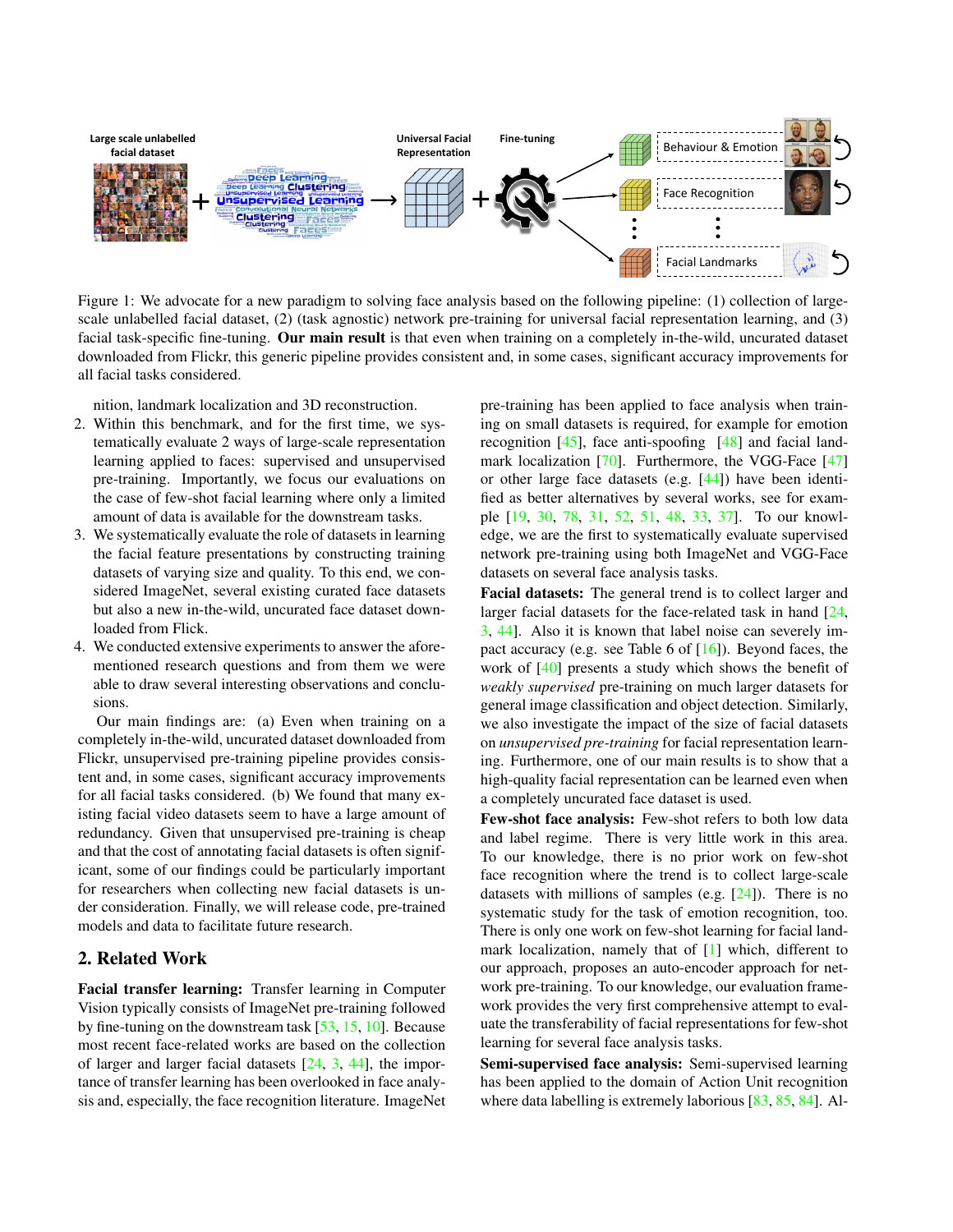<span id="page-2-0"></span>though these methods work with few labels, they are domain specific (as opposed to our work), assuming also that extra annotations are available in terms of "peak" and "valley" frames which is also an expensive operation.

Unsupervised learning: There is a very large number of recently proposed unsupervised/self-supervised learning methods, see for example [\[74,](#page-10-13) [8,](#page-8-14) [80,](#page-11-6) [43,](#page-9-15) [25,](#page-8-15) [11,](#page-8-16) [9,](#page-8-17) [12,](#page-8-18) [22\]](#page-8-19). To our knowledge, only very few attempts from this line of research have been applied to faces so far. The authors of [\[72\]](#page-10-14) learn face embeddings in a self-supervised manner by predicting the motion field between two facial images. The authors of [\[66\]](#page-10-15) propose to combine several facial representations learned using an autoencoding framework. In this work, we explore learning facial representations in an unsupervised manner using the state-of-the-art method of [\[9\]](#page-8-17) and show how to effectively fine-tune the learned representations to the various face analysis tasks of our benchmark.

## 3. Method

Supervised deep learning directly applied to large labelled datasets is the de facto approach to solving the most important face analysis tasks. In this section, we propose to take a different path to solving face analysis based on the following 2-stage pipeline: (task agnostic) network pretraining followed by task adaptation. Importantly, we argue that network pre-training should be actually considered as part of the method and not just a simple initialization step. We explore two important aspects of network pre-training: (1) the method used, and (2) the dataset used. Likewise, we highlight hyper-parameter optimization for task adaptation as an absolutely crucial component of the proposed pipeline. Finally, we emphasize the importance of evaluating face analysis on low data regimes, too. We describe important aspects of the pipeline in the following sections.

#### 3.1. Network Pre-training

Supervised pre-training of face networks on ImageNet or VGG datasets is not new. We use these networks as strong baselines. For the first time, we comprehensively evaluate their impact on the most important face analysis tasks.

**Unsupervised pre-training:** Inspired by  $[22, 43, 26, 9]$  $[22, 43, 26, 9]$  $[22, 43, 26, 9]$  $[22, 43, 26, 9]$  $[22, 43, 26, 9]$  $[22, 43, 26, 9]$  $[22, 43, 26, 9]$ , we explore, for the first time in literature, large-scale unsupervised learning on facial images to learn a universal, taskagnostic facial representation. To this end, we adopt the recently proposed SwAV [\[9\]](#page-8-17) which simultaneously clusters the data while enforcing consistency between the cluster assignments produced for different augmentations of the same image. The pretext task is defined as a "swapped" prediction problem where the code of one view is predicted from the representation of another:

$$
\mathcal{L}(\mathbf{z}_0, \mathbf{z}_1) = \ell(\mathbf{z}_0, \mathbf{q}_1) + \ell(\mathbf{z}_1, \mathbf{q}_0), \tag{1}
$$

where  $z_0$ ,  $z_1$  are the features produced by the network for two different views of the same image and  $\mathbf{q}_0$ ,  $\mathbf{q}_1$  their corresponding codes computed by matching these feature using a set of prototypes.  $\ell$  is a cross-entropy (with temperature) loss. The full training details are available in the supplementary material.

### 3.2. Pre-training Datasets

With pre-training being now an important part of the face analysis pipeline, it is important to investigate what datasets can be used to this end. We argue that supervised pre-training is sub-optimal due to two main reasons: (a) the resulting models may be overly specialized to the source domain and task (*e.g*. face recognition pre-training) or be too generic (*e.g*. ImageNet pre-training), and (b) the amount of labeled data may be limited and/or certain parts of the natural data distribution may not be covered. To alleviate this, for the first time, we propose to explore 4 facial datasets of interest *within unsupervised pre-training*: (a) Large-Scale-Face (> 5.0M), (b) Full VGG-Face ( $\sim 3.4M$ ), (c) Small VGG-Face ( $\sim 1M$ ), (d) Flickr-Face ( $\sim 1.5M$ ). We used existing datasets to create Large-Scale-Face. Flickr-Face is an uncurated dataset we created from Flickr images. See also Section [4.](#page-3-0)

#### 3.3. Facial Task Adaptation

End facial tasks: To draw as safe conclusions as possible, we used a large variety of face tasks (5 in total) including face recognition (classification), facial Action Unit intensity estimation (regression), emotion recognition in terms of valence and arousal (regression), 2D facial landmark localization (pixel-wise regression), and 3D face reconstruction (GCN regression). For these tasks, we used, in total, 10 datasets for evaluation purposes.

Adaptation methods: We are given a pre-trained model on task m, composed of a backbone  $q(.)$  and a network head  $h^m(.)$ . The model follows the ResNet-50 [\[27\]](#page-9-0) architecture. We considered two widely-used methods for task adaptation: (a) *Network fine-tuning* adapts the weights of  $g(.)$  to the new task  $m_i$ . The previous head is replaced with a taskspecific head  $h^{m_i}$ .) that is trained from scratch. (b) *Linear layer adaptation* keeps the weights of  $g(.)$  fixed and trains only the new head  $h^{m_i}(.)$ . Depending on the task, the structure of the head varies. This will be defined for each task in the corresponding section. See also Section [5.](#page-5-0)

Hyper-parameter optimization: We find that, without a proper hyper-parameters selection for each task and setting, the produced results are often misleading. In order to alleviate this and ensure a fair comparison, we search for the following optimal hyper-parameters: (a) learning rate, (b) scheduler duration and (c) backbone learning rate for the pre-trained ResNet-50. This search is repeated for *each data point* defined by the tuple (task, dataset, pre-training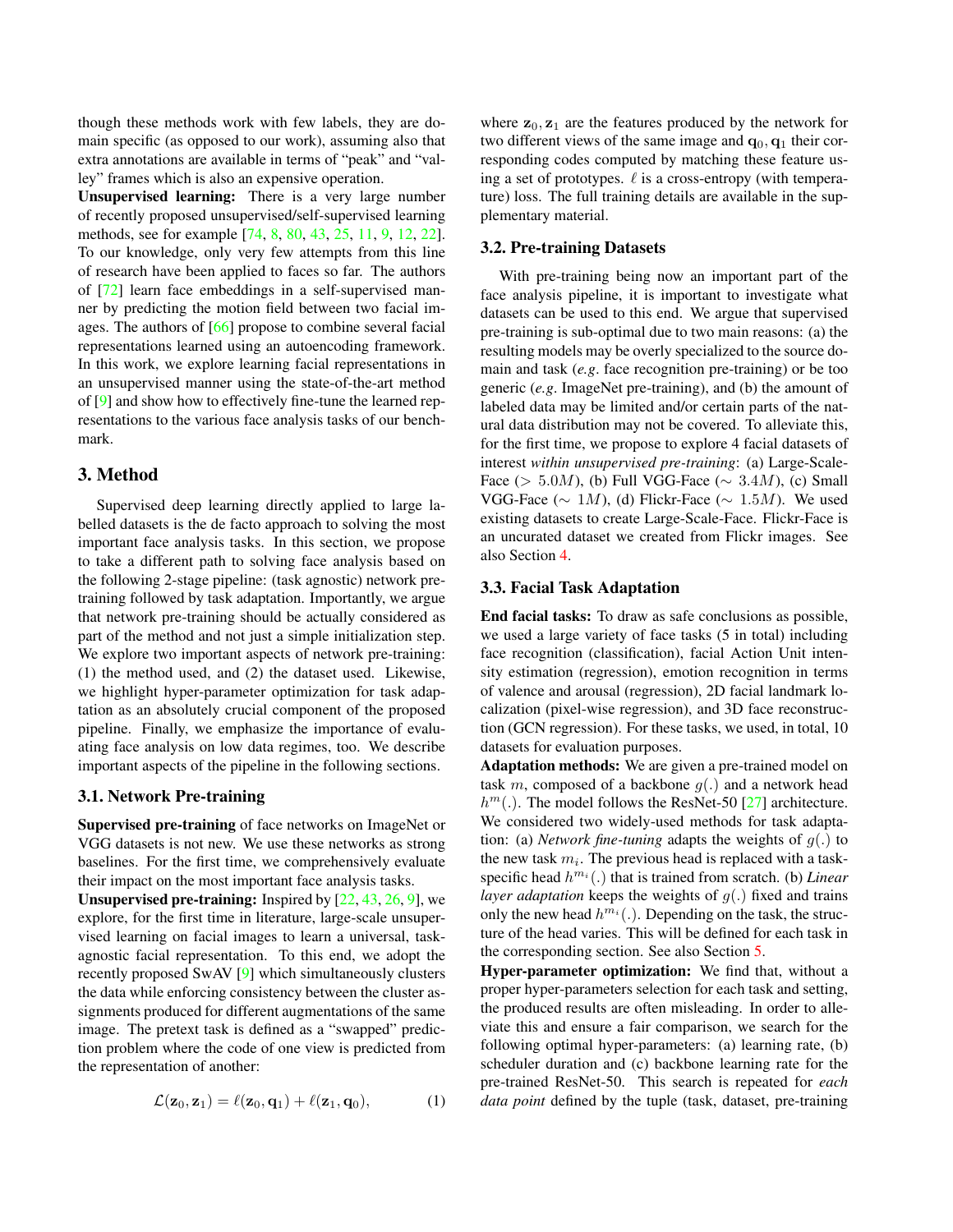<span id="page-3-4"></span><span id="page-3-1"></span>

Figure 2: Facial landmark localization accuracy in terms of NME (%) of 3 different pre-training methods for selected combinations of hyperparameters. The labels on the figure's perimeter show the scheduler length (first value) and backbone relative's learning rate (second value) separated by an underscore. Each circle on the radar plot denotes a constant error level. Points located closer to the center correspond to lower error levels. Accuracy greatly varies for different hyperparameters. See also text for details.

method and  $\%$  of training data). In total, this yields in an extraordinary number of experiments for discovering the optimal hyperparameters.

Fig. [2](#page-3-1) shows the importance of hyperparameters on accuracy for the task of facial landmark localization. In particular, for 1 specific value of learning rate, about 40 different combinations of scheduler duration and backbone relative's learning rate are evaluated. 24 of those combinations are placed on the perimeter of the figure. The 3 closed curves represent the Normalized Mean Error (NME) for each hyperparameter combination for each pre-training method. We observe that accuracy greatly varies for different hyperparameters.

#### 3.4. Few-shot Learning-based Evaluation

We explore, for the first time, evaluating the face models using a varying percentage of training data for each face analysis task. Specifically, beyond the standard evaluation using 100% of training data, we emphasize the importance of the low data regime, in particular  $10\%$  and  $2\%$ , which has a clear impact when new datasets are to be collected and annotated. The purpose of the proposed evaluation is not only to show which method works the best for this setting but also to draw interesting conclusions about the redundancy of existing facial datasets. See also Section [6.](#page-7-0)

#### <span id="page-3-3"></span>3.5. Self-distillation for Semi-supervised Learning

The low data regime of the previous section refers to having both few data and few labels. We further propose to investigate the case of semi-supervised learning [\[35,](#page-9-17) [76,](#page-10-16) [75,](#page-10-17) [12\]](#page-8-18) where a full facial dataset has been collected but only few labels are provided. To this end, we propose a simple self-distillation technique which fully utilizes network pre-training: we use the fine-tuned network to generate in an online manner new labels for training an identically sized student model on unlabeled data. The student is initialized from a pre-trained model trained in a fully unsupervised manner. The self-distillation process is repeated iteratively for T steps, where, at each step, the previously trained model becomes the teacher. Formally, the knowledge transfer is defined as  $\operatorname{argmin}_{\theta_t} \mathcal{L}((f(x, \theta_{t-1}), f(x, \theta_t))),$  where x is the input sample,  $\theta_{t-1}$  and  $\theta_t$  are the parameters of the teacher and the student, respectively, and  $\mathcal L$  is the task loss (e.g. pixel-wise  $\ell_2$  loss for facial landmark localization).

#### <span id="page-3-0"></span>4. Ablation Studies

In this section, we study and answer key questions related to our approach.

Fine-tuning vs. linear adaptation: Our results, provided in the supplementary material, show that linear adaptation results in significant performance degradation. As our ultimate goal is high accuracy for the end facial task, linear adaptation is not considered for the rest of our experiments.

How much facial data are required? Unlike supervised, unsupervised pre-training does not require labels and hence it can be applied easily to all types of combinations of facial datasets. Then, natural question arising i how much data is needed to learn a high-quality representation. To this end,

<span id="page-3-2"></span>

| Table 1:                      |  |  | Comparison be-               |  |  |  |
|-------------------------------|--|--|------------------------------|--|--|--|
|                               |  |  | tween the facial representa- |  |  |  |
|                               |  |  | tions learned by MoCov2 and  |  |  |  |
| SwAV, by fine-tuning the mod- |  |  |                              |  |  |  |
|                               |  |  | els on 2% of 300W and DISFA. |  |  |  |

| types of combinations of<br>facial datasets. Then, a    | <b>Method</b>      |            | 300W DISFA |
|---------------------------------------------------------|--------------------|------------|------------|
| natural question arising is                             |                    | <b>NME</b> | <b>ICC</b> |
| how much data is needed                                 | Scratch            | 13.5       | .237       |
| to learn a high-quality rep-                            | MoCov <sub>2</sub> | 11.9       | .280       |
| resentation. To this end,                               | <b>SwAV</b>        | 4.97       | .560       |
| we used 3 datasets of vary-<br>ing size. The first one, | SwAV (256)         | 5.00       | .549       |
|                                                         |                    |            |            |

comprising  $\sim$  3.3M images, is the original VGG-Face dataset (VGG-Face). The second comprises  $\sim 1M$  images randomly selected from VGGFace2 (VGG-Face-small). The last one, coined as Large-Scale-Face, comprises over 5M images, and is obtained by combining VGG-Face, 300W-LP [\[86\]](#page-11-7), IMDb-face [\[67\]](#page-10-18), AffectNet [\[44\]](#page-9-5) and Wider-Face [\[79\]](#page-11-8). We trained 3 models on these datasets and evaluated them for the tasks of facial landmark localization, AU intensity estimation and face recognition. As the results from Table [2](#page-4-0) show, VGG-Face vs. VGG-Face-small yields small yet noticeable improvements especially for the case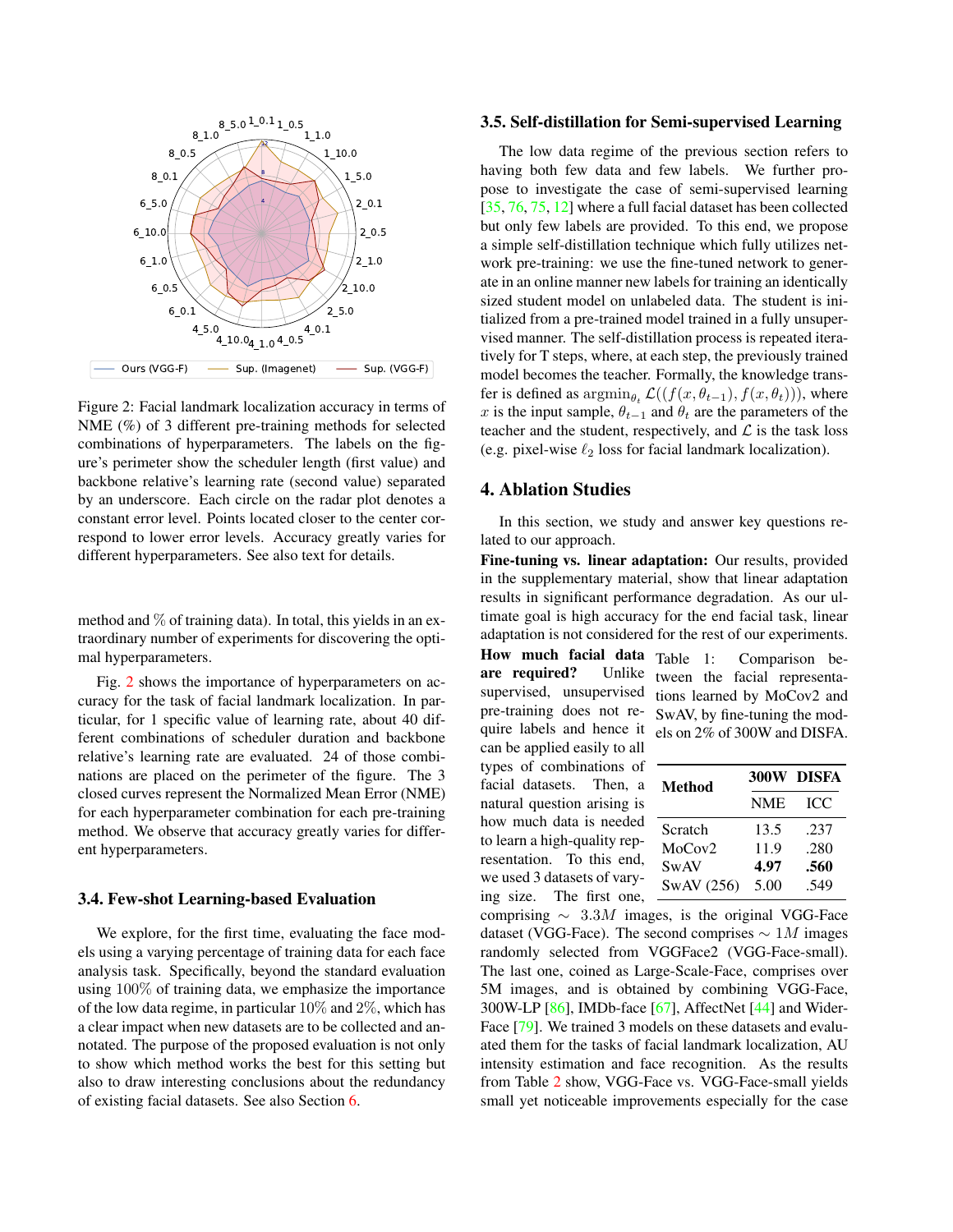<span id="page-4-3"></span>of 2% of labelled data. We did not observe further gains by training on Large-Scale-Face.

<span id="page-4-0"></span>Table 2: Impact of different datasets on the facial representations learned *in an unsupervised manner* for the tasks of facial landmark localization (300W), AU intensity estimation (DISFA) and face recognition (IJB-B).

| Data<br>Unsup. |                  | 300W       | <b>DISFA</b> | <b>LIBB</b> |
|----------------|------------------|------------|--------------|-------------|
| amount         | Data             | <b>NME</b> | <b>ICC</b>   | $10^{-4}$   |
|                | VGG-Face-small   | 3.91       | .583         | 0.910       |
| $100\%$        | VGG-Face         | 3.85       | .598         | 0.912       |
|                | Large-Scale-Face | 3.83       | .593         | 0.912       |
|                | Flickr-Face      | 3.86       | .590         | 0.911       |
|                | VGG-Face-small   | 4.37       | .572         | 0.887       |
| 10%            | VGG-Face         | 4.25       | .592         | 0.889       |
|                | Large-Scale-Face | 4.30       | .597         | 0.892       |
|                | Flickr-Face      | 4.31       | .581         | 0.887       |
|                | VGG-Face-small   | 5.46       | .550         | 0.729       |
| $2\%$          | VGG-Face         | 4.97       | .560         | 0.744       |
|                | Large-Scale-Face | 4.98       | .551         | 0.743       |
|                | Flickr-Face      | 5.05       | .571         | 0.740       |

Curated vs. uncurated datasets: While the previous section investigated the quantity of data required, it did not explore the question of data quality. While we did not use any labels during the unsupervised pre-training phase, one may argue that all datasets considered are sanitized as they were collected by human annotators with a specific task in mind. In this section, we go beyond sanitized datasets, by creating a completely uncurated, in-the-wild, dataset, coined Flick-Face, of  $\sim 1.5M$  facial images by simply downloading images from Flickr (using standard search keywords like "faces", "humans", etc.) and filtering them with a face detector (the dataset will be made available). We then trained a model on it and evaluated it on the same tasks/datasets of the previous section. Table [2](#page-4-0) shows some remarkable results: the resulting model is on par with the one trained on the full VGG-Face dataset (Section [5](#page-5-0) shows that it outperforms all other pre-training methods, too). We believe that this result can pave a whole new way to how practitioners, both in industry and academia, collect and label facial datasets for new tasks and applications.

Pre-training task or data? In order to fully understand whether the aforementioned gains are coming from the unsupervised task alone, the data, or both, we pre-trained a model on ImageNet dataset using *both* supervised and unsupervised pre-training. Our experiments showed that both models performed similarly (e.g. 4.97% vs 5.1% on 300W@2% of data) and significantly more poorly than models trained on face datasets. We conclude that *both unsupervised pre-training and data* are required for high accuracy.

Effect of unsupervised method: Herein, we compare the results obtained by changing the unsupervised pre-training method from SwAV to Moco-v2 [\[26\]](#page-9-16). Table [1](#page-3-2) shows that SwAV largely outperforms Moco-v2, emphasizing the importance of utilizing the most powerful available unsupervised method. Note, that better representation learning as measured on imagenet, doesn't equate with better representation in general  $[13]$ , hence way it's important to validate the performance of different methods for faces too. Furthermore, we evaluated SwAV models using different batchsizes which is shown to be an important hyper-parameter. We found both models to perform similarly. See SwAV (256) in Table [1](#page-3-2) for the model trained with batch-size 256. With small batch-size training requires less resources, yet we found that it was prolonged by  $2\times$ .

<span id="page-4-1"></span>

Figure 3: Effectiveness of network pre-training on selfdistillation for the tasks of facial landmark localization.

<span id="page-4-2"></span>

Figure 4: Self-distillation accuracy (for facial landmark localization) vs. (left) amount of unlabeled data (100% corresponds to 300W), and (right) number of distillation steps.

Self-distillation for semi-supervised learning: Herein, we evaluate the effectiveness of network pre-training on selfdistillation (see Section [3.5\)](#page-3-3) for the task of semi-supervised facial landmark localization (300W). See supplementary for results on AU intensity estimation (DISFA).

We compare unsupervised vs. supervised pre-training on VGG-Face as well as training from scratch. These networks are fine-tuned on 300W using 100% and, the most interesting, 10% and 2% of the data. Then, they are used as students for self-distillation. Fig. [3](#page-4-1) clearly shows the effectiveness of unsupervised student pre-training.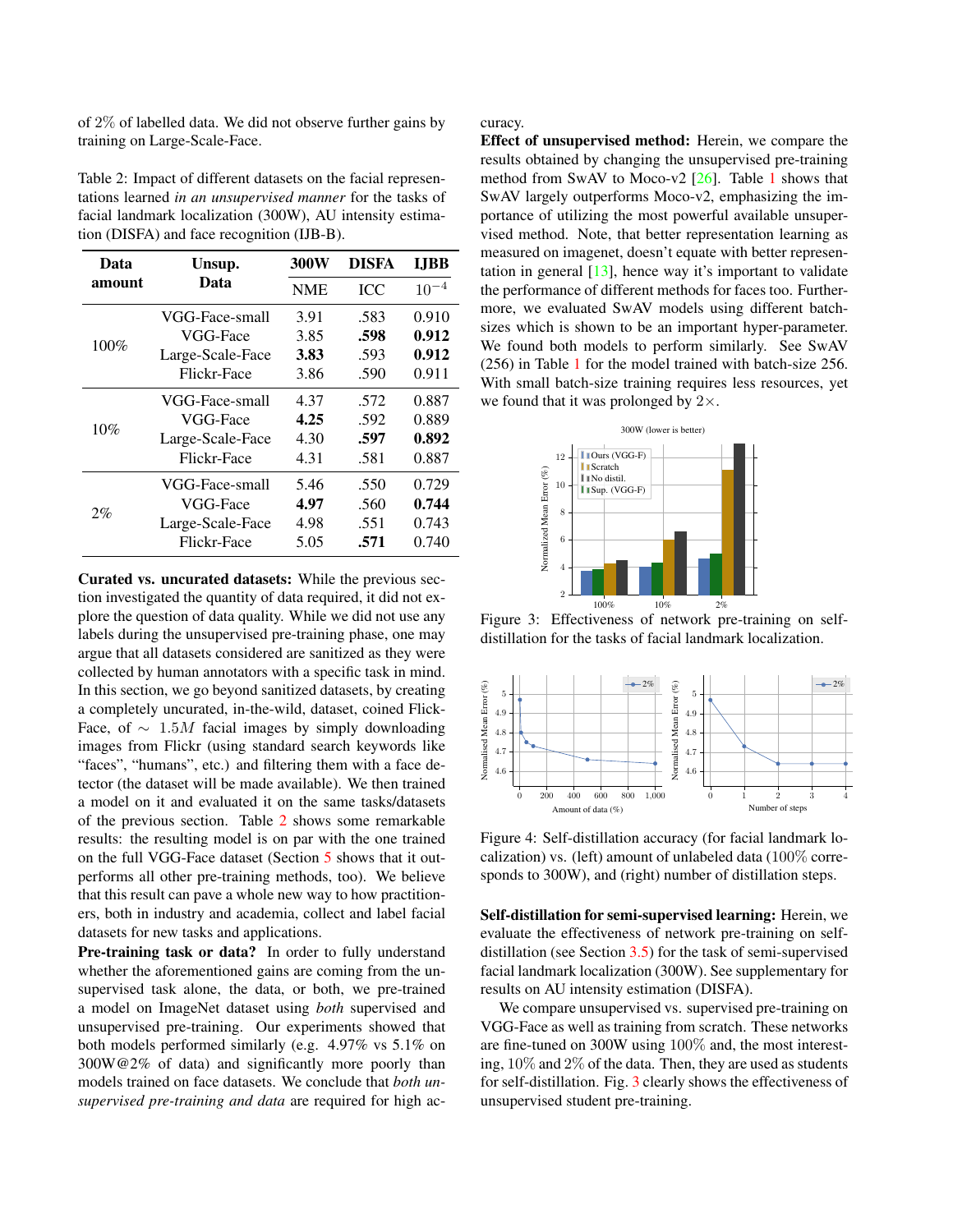<span id="page-5-2"></span>Furthermore, a large pool of unlabelled data was formed by 300W, AFLW [\[32\]](#page-9-18), WFLW [\[73\]](#page-10-19) and COFW [\[4,](#page-8-21) [20\]](#page-8-22)), and then used for self-distillation. Fig. [4](#page-4-2) (left) shows the impact on the accuracy of the final model by adding more and more unlabelled data to the self-distillation process. Clearly, selfdistillation based on network pre-training is capable of effectively utilizing a large amount of unlabelled data. Finally, Fig. [4](#page-4-2) (right) shows the impact of the number of selfdistillation steps on accuracy.

<span id="page-5-1"></span>Table 3: Supervised pre-training applied to different datasets. The models are evaluated for AU intensity estimation on DISFA.

| Data    | Pretrain. method                         |      |      |  |  |
|---------|------------------------------------------|------|------|--|--|
| amount  | Sup. (ImageNet) Sup. (VGG-F) Sup. (300W) |      |      |  |  |
| $100\%$ | .560                                     | .575 | .463 |  |  |
| 10%     | .556                                     | .560 | .460 |  |  |
| $1\%$   | 453                                      | -542 | 414  |  |  |

Other supervised pre-training: Our best supervised pretrained network is that based on training CosFace [\[69\]](#page-10-4) on VGG-Face. Herein, for completeness, we compare this to supervised pre-training on another task/dataset, namely facial landmark localization. As Table [3](#page-5-1) shows, the supervised pre-trained model on VGG-Face outperforms it by large margin. This is expected due to the massive size of VGG-Face.

### <span id="page-5-0"></span>5. Main Results

In this section, we thoroughly test the generalizability of the universal facial representations by adapting the resulting models to the most important facial analysis tasks. The full training and implementation details for each of this tasks can be found in the supplementary material. Training code will also be made available.

Data & label regime: For all datasets and tasks, we used fine-tuning for network adaptation using 3 data and label regimes: full  $(100\%)$ , low  $(10\%)$  and very low  $(2\% \text{ or less})$ . Models compared: For unsupervised network pre-training, we report the results of two models, one trained on the full VGG-Face and one on Flickr-Face. These models are denoted as Ours (VGG-F) and Ours (Flickr-F). These models are compared with supervised pre-training on ImageNet and VGG-Face (denoted as VGG-F), as well as the model trained from scratch. Comparison with SOTA: Where possible, we also present the results reported by state-of-the-art methods for each task on the few-shot setting. Finally, for each task, and, to put our results into perspective, we report the accuracy of a state-of-the-art method for the given task. We note however, that the results are not directly comparable, due to different networks, losses, training procedure, and even training datasets.

#### 5.1. Face Recognition

For face recognition, we fine-tuned the models on the VGGFace [\[7\]](#page-8-5) and tested them on the IJB-B [\[71\]](#page-10-20) and IJB-C [\[42\]](#page-9-19) datasets. The task specific head  $h(.)$  consists of a linear layer. The whole network was optimized using the CosFace loss [\[69\]](#page-10-4). Note that, for this experiment, since training was done on VGGFace [\[7\]](#page-8-5), the results of supervised pre-training on VGG-Face are omitted (as meaningless). Results are shown in Table [4.](#page-6-0) Both *Ours (VGG-F)* and *Ours (Flickr-F)* perform similarly and both they outperform the other baselines by large margin for the low (10%) and very low (2%) data regimes. For the latter case, the accuracy drops significantly for all cases.

### 5.2. Facial Landmark Localization

.

We fine-tuned the pre-trained models for facial landmark localization on 300W [\[56\]](#page-10-21), AFLW-19 [\[32\]](#page-9-18), WFLW [\[73\]](#page-10-19) and COFW-68 [\[4,](#page-8-21) [20\]](#page-8-22) reporting results in terms of  $NME<sub>inter-ocular</sub>$  [\[56\]](#page-10-21) or  $NME<sub>diag</sub>$  [\[32\]](#page-9-18). We followed the current best practices based on heatmap regression [\[3\]](#page-8-4). In order to accommodate for the pixel-wise nature of the task, the task specific head  $h(.)$  is defined as a set of 3  $1 \times 1$  conv. layers with 256 channels, each interleaved with bilinear upsampling operations for recovering part of the lost resolution. Additional high resolution information is brought up via skip connections and summation from the lower part of the network. Despite the simple and un-optimized architecture we found that the network performs very well, thanks to the strong facial representation learned. All models were trained using a pixel-wise MSE loss.

Results are shown in Table [5:](#page-6-1) unsupervised pre-training (both models) outperform the other baselines for all data regimes, especially for the low and very low cases. For the latter case, *Ours (VGG-F)* outperforms *Ours (Flickr-F)* probably because *Ours (VGG-F)* contains a more balanced distribution of facial poses. The best supervised pre-training method is VGG-F showing the importance of pre-training on facial datasets.

Furthermore, Table [6](#page-6-2) shows comparison with few very recent works on few-shot face alignment. Our method scores significantly higher across all data regimes and datasets tested setting a new state-of-the-art despite the straightforward network architecture and the generic nature of our method.

### 5.3. Action Unit (AU) Intensity Estimation

We fine-tuned and evaluated the pre-trained models for AU intensity estimation on the corresponding partitions of BP4D [\[65,](#page-10-22) [82\]](#page-11-9) and DISFA [\[41\]](#page-9-20) datasets. The network head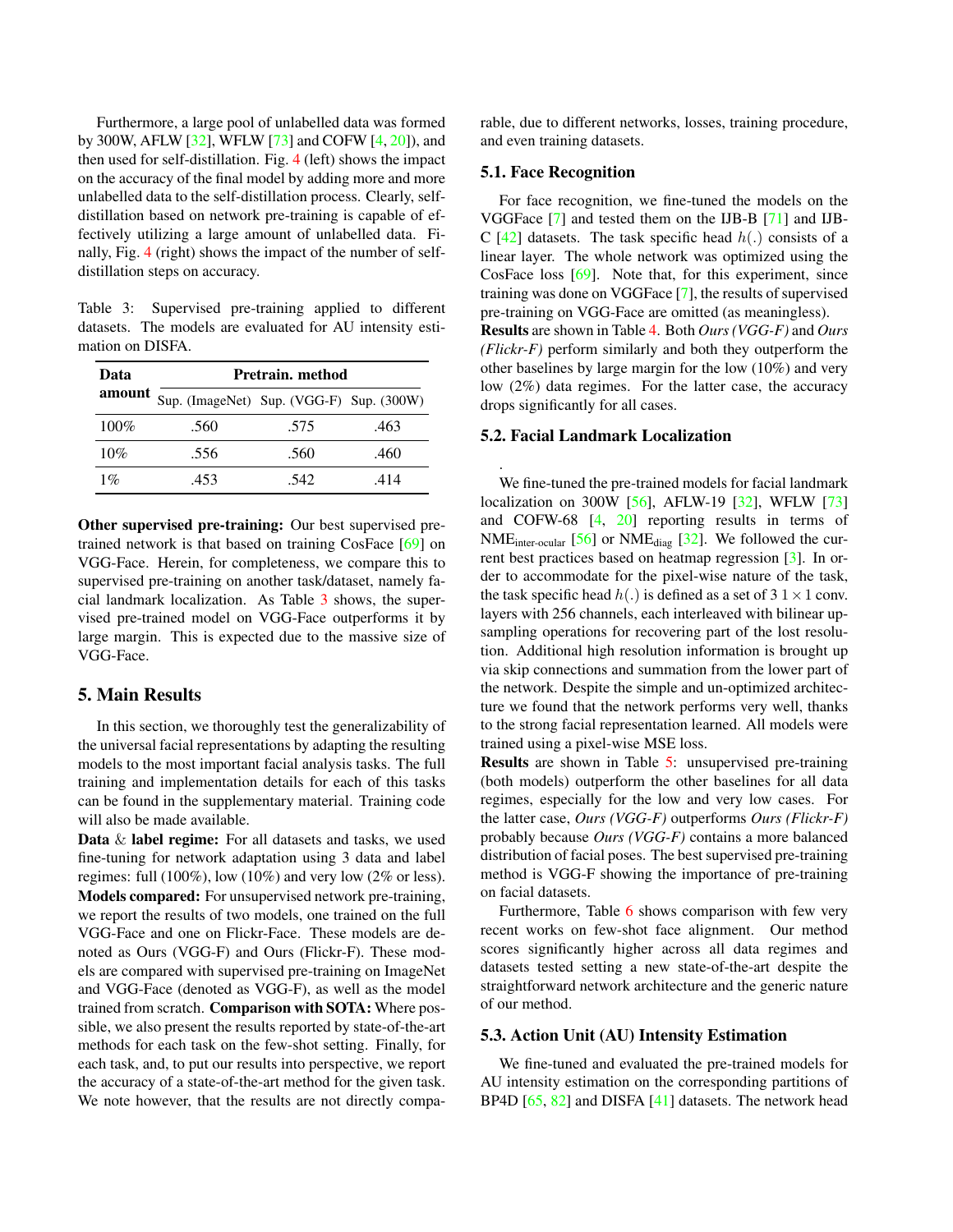<span id="page-6-3"></span><span id="page-6-0"></span>

| Data<br>Pretrain. |                        | $IJB-B$   |           |           | $IJB-C$   |           |           |           |           |           |           |
|-------------------|------------------------|-----------|-----------|-----------|-----------|-----------|-----------|-----------|-----------|-----------|-----------|
| amount            | method                 | $10^{-6}$ | $10^{-5}$ | $10^{-4}$ | $10^{-3}$ | $10^{-2}$ | $10^{-6}$ | $10^{-5}$ | $10^{-4}$ | $10^{-3}$ | $10^{-2}$ |
|                   | Scratch                | 0.389     | 0.835     | 0.912     | 0.950     | 0.975     | 0.778     | 0.883     | 0.931     | 0.961     | 0.981     |
| $100\%$           | Sup. (ImageNet)        | 0.390     | 0.843     | 0.912     | 0.950     | 0.975     | 0.831     | 0.891     | 0.931     | 0.961     | 0.981     |
|                   | Ours (Flickr-F)        | 0.406     | 0.834     | 0.911     | 0.951     | 0.975     | 0.807     | 0.880     | 0.932     | 0.962     | 0.982     |
|                   | Ours (VGG-F)           | 0.432     | 0.835     | 0.912     | 0.950     | 0.976     | 0.882     | 0.882     | 0.932     | 0.961     | 0.981     |
|                   | Scratch                | 0.326     | 0.645     | 0.848     | 0.926     | 0.965     | 0.506     | 0.7671    | 0.8840    | 0.940     | 0.721     |
| $10\%$            | Sup. (ImageNet)        | 0.320     | 0.653     | 0.858     | 0.926     | 0.966     | 0.503     | 0.779     | 0.891     | 0.941     | 0.973     |
|                   | Ours (Flickr-F)        | 0.334     | 0.758     | 0.887     | 0.940     | 0.970     | 0.715     | 0.834     | 0.909     | 0.952     | 0.978     |
|                   | Ours (VGG-F)           | 0.392     | 0.784     | 0.889     | 0.941     | 0.972     | 0.733     | 0.847     | 0.911     | 0.953     | 0.977     |
|                   | Scratch                | 0.086     | 0.479     | 0.672     | 0.800     | 0.909     | 0.400     | 0.570     | 0.706     | 0.829     | 0.922     |
| $2\%$             | Sup. (ImageNet)        | 0.264     | 0.553     | 0.694     | 0.820     | 0.915     | 0.493     | 0.599     | 0.723     | 0.841     | 0.928     |
|                   | Ours (Flickr-F)        | 0.282     | 0.558     | 0.740     | 0.870     | 0.944     | 0.486     | 0.649     | 0.786     | 0.891     | 0.954     |
|                   | Ours (VGG-F)           | 0.333     | 0.547     | 0.744     | 0.873     | 0.948     | 0.455     | 0.637     | 0.786     | 0.893     | 0.956     |
|                   | SOTA (from paper) [16] | 0.401     | 0.821     | 0.907     | 0.950     | 0.978     | 0.0.767   | 0.879     | 0.929     | 0.964     | 0.984     |

Table 4: Face recognition results in terms of TAR for various FARs on IJB-B and IJB-C.

<span id="page-6-1"></span>Table 5: Facial landmark localization results on 300W (test set), COFW, WFLW and AFLW in terms of NME<sub>inter-ocular</sub>, except for AFLW where NME<sub>diag</sub> is used.

| Data<br>amount | Pretrain.<br>method    | 300W  |      | <b>COFW WFLW AFLW</b> |      |
|----------------|------------------------|-------|------|-----------------------|------|
|                | Scratch                | 4.50  | 4.10 | 5.10                  | 1.59 |
|                | Sup. (ImageNet)        | 4.16  | 3.63 | 4.80                  | 1.59 |
| $100\%$        | Sup. (VGG-F)           | 3.97  | 3.51 | 4.70                  | 1.58 |
|                | Ours (Flickr-F)        | 3.86  | 3.45 | 4.65                  | 1.57 |
|                | Ours (VGG-F)           | 3.85  | 3.32 | 4.57                  | 1.55 |
|                | Scratch                | 6.61  | 5.63 | 6.82                  | 1.84 |
|                | Sup. (ImageNet)        | 5.15  | 5.32 | 6.56                  | 1.81 |
| 10%            | Sup. (VGG-F)           | 4.55  | 4.46 | 5.87                  | 1.77 |
|                | Ours (Flickr-F)        | 4.31  | 4.27 | 5.45                  | 1.73 |
|                | Ours (VGG-F)           | 4.25  | 3.95 | 5.44                  | 1.74 |
|                | Scratch                | 13.52 | 14.7 | 10.43                 | 2.23 |
|                | Sup. (ImageNet)        | 8.04  | 8.05 | 8.99                  | 2.09 |
| $2\%$          | Sup. (VGG-F)           | 5.45  | 5.55 | 6.94                  | 2.00 |
|                | Ours (Flickr-F)        | 5.05  | 5.18 | 6.53                  | 1.86 |
|                | Ours (VGG-F)           | 4.97  | 4.70 | 6.29                  | 1.88 |
|                | SOTA (from paper) [70] | 3.85  | 3.45 | 4.60                  | 1.57 |
|                | SOTA (from paper) [34] |       |      | 4.37                  | 1.39 |

 $h(.)$  is implemented using a linear layer. The whole network is trained to regress the intensity value of each AU using an  $\ell_2$  loss. We report results in terms of intra-class correlation (ICC) [\[59\]](#page-10-23).

Results are shown in Table [7:](#page-7-1) unsupervised pre-training (both models) outperform the other baselines for all data regimes. Notably, our models achieve very high accuracy even for the case when 2% of data was used. Supervised pre-training on VGG-F also works well.

<span id="page-6-2"></span>Table 6: Comparison against state-of-the-art in few-shot facial landmark localization.

| 300W                   | $100\%$ | 10%  | $1.5\%$ |
|------------------------|---------|------|---------|
| $RCN+[28]$             | 3.46    | 4.47 |         |
| $TS^3$ [18]            | 3.49    | 5.03 |         |
| 3FabRec <sup>[1]</sup> | 3.82    | 4.47 | 5.10    |
| Ours (VGG-F)           | 3.20    | 3.48 | 4.13    |
| <b>AFLW</b>            | 100%    | 10%  | $1\%$   |
| $RCN+[28]$             | 1.61    |      | 2.88    |
| $TS^3$ [18]            |         | 2.14 |         |
| 3FabRec <sup>[1]</sup> | 1.87    | 2.03 | 2.38    |
| Ours (VGG-F)           | 1.54    | 1.70 | 1.91    |
| WFLW                   | 100%    | 10%  | $0.7\%$ |
| SA [50]                | 4.39    | 7.20 |         |
| 3FabRec <sup>[1]</sup> | 5.62    | 6.73 | 8.39    |
| Ours (VGG-F)           | 4.57    | 5.44 | 7.11    |

Furthermore, Table [6](#page-6-2) shows comparison with very recent works on semi-supervised AU intensity estimation. We note that these methods had access to all training data; only the amount of labels was varied. Our methods, although trained under both very low data and label regimes, outperformed them by a significant margin.

### 5.4. Emotion Recognition

We fine-tuned the models for valence and arousal estimation on the well-established AffectNet [\[44\]](#page-9-5). We report results in terms of RMSE and CCC [\[54\]](#page-10-24) (for other metric see supplementary). The task specific head  $h(.)$  is a linear layer that regresses the valence and arousal values and also predicts the basic emotion classes. The network was trained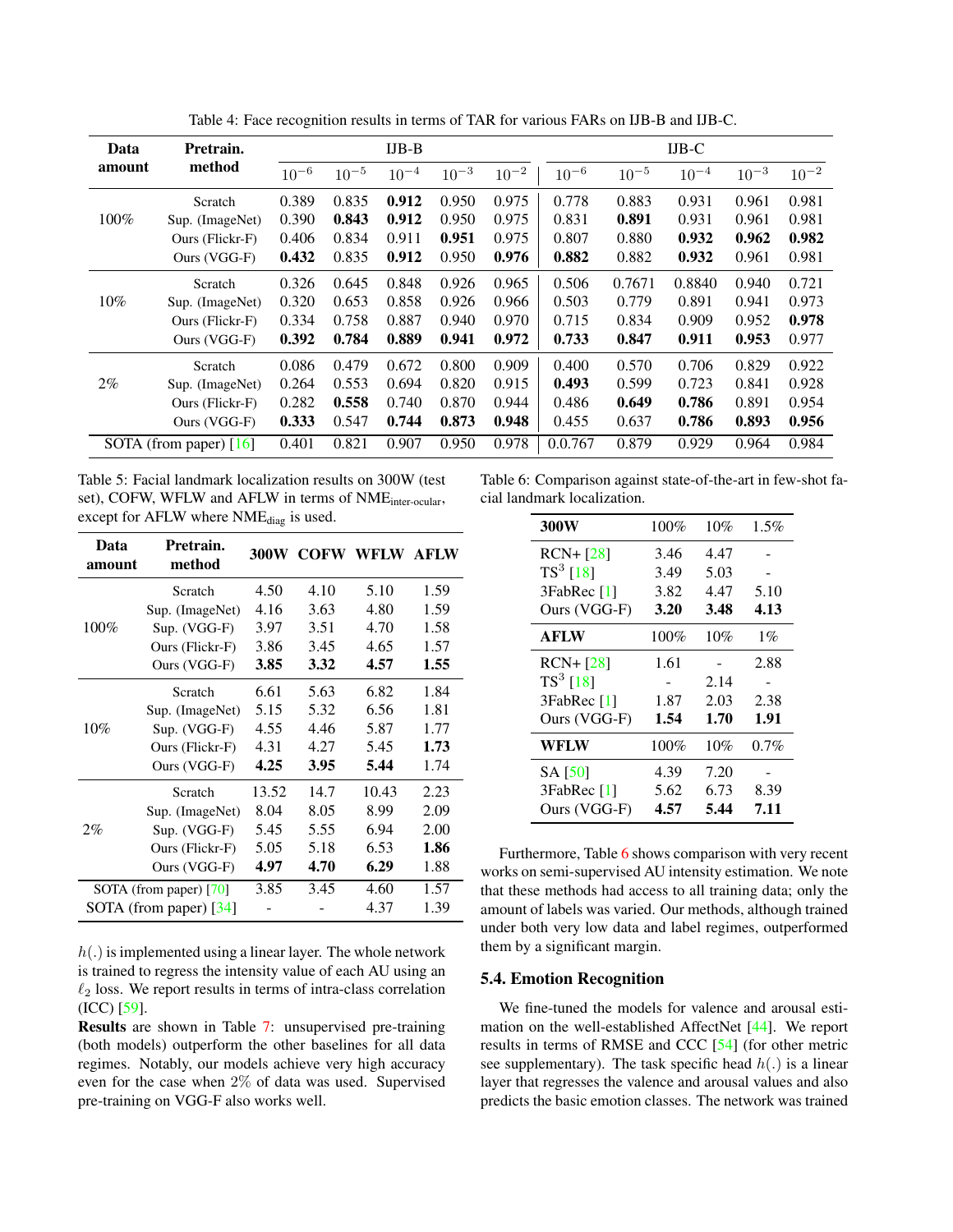| Data    | Pretrain.              | <b>DISFA</b> |      | <b>BP4D</b>                     |      |  |
|---------|------------------------|--------------|------|---------------------------------|------|--|
| amount  | method                 |              |      | finetune linear finetune linear |      |  |
|         | Scratch                | .318         |      | .617                            |      |  |
|         | Sup. (ImageNet)        | .560         | .316 | .708                            | .587 |  |
| $100\%$ | $Sup. (VGG-F)$         | .575         | .235 | .700                            | .564 |  |
|         | Ours (Flickr-F)        | .590         | .373 | .715                            | .599 |  |
|         | Ours (VGG-F)           | .598         | .342 | .719                            | .610 |  |
|         | Scratch                | .313         |      | .622                            |      |  |
|         | Sup. (ImageNet)        | .556         | .300 | .698                            | .573 |  |
| 10%     | Sup. (VGG-F)           | .560         | .232 | .692                            | .564 |  |
|         | Ours (Flickr-F)        | .581         | .352 | .699                            | .603 |  |
|         | Ours (VGG-F)           | .592         | .340 | .706                            | .604 |  |
|         | Scratch                | .237         |      | .586                            |      |  |
|         | Sup. (ImageNet)        | .453         | .301 | .689                            | .564 |  |
| $1\%$   | Sup. (VGG-F)           | .542         | .187 | .690                            | .562 |  |
|         | Ours (Flickr-F)        | .571         | .321 | .695                            | .596 |  |
|         | Ours (VGG-F)           | .560         | .326 | .694                            | .592 |  |
|         | SOTA (from paper) [46] | 0.57         |      | 0.72                            |      |  |

<span id="page-7-4"></span><span id="page-7-1"></span>Table 7: AU intensity estimation results in terms of ICC on BP4D and DISFA.

Table 8: Comparison against the state-of-the-art in semisupervised AU intensity estimation. Results for each individual AU can be found in the supplementary material.

| <b>Method</b>    | Data   | <b>Dataset</b> |             |  |
|------------------|--------|----------------|-------------|--|
|                  | amount | <b>DISFA</b>   | <b>BP4D</b> |  |
| <b>KBSS</b> [83] | $1\%$  | .350           | .645        |  |
| <b>KJRE</b> [85] | 6%     | .350           | .600        |  |
| <b>CLFL</b> [84] | $1\%$  | .408           | .680        |  |
| $SSCFL$ [57]     | 2%     | .413           | .680        |  |
| Ours (VGG-F)     | $1\%$  | .574           | .707        |  |

to jointly minimise the RMSE and CCC losses for valence and arousal, and the cross-entropy loss for classification.

Results are shown in Table [9:](#page-7-2) again, *for all* data regimes, our unsupervised models outperform the supervised baselines.

#### 5.5. 3D Face Reconstruction

We fine-tuned all models on the 300W-LP [\[86\]](#page-11-7) dataset and tested them on AFLW2000-3D [\[86\]](#page-11-7). Our task specific head is implemented with a GCN based on spiral convolu-tions [\[38\]](#page-9-25). The network was trained to minimise the  $\ell_1$  distance between the predicted and the ground truth vertices. Results are shown in Table [10:](#page-7-3) it can be seen that, *for all* data regimes, our unsupervised models outperform the supervised baselines. Supervised pre-training on VGG-F also works well.

<span id="page-7-2"></span>Table 9: Valence and arousal estimation results in terms of RMSE and CCC on AffectNet.

| Data   | Pretrain.              | Valence         |       | <b>Arousal</b>  |       |
|--------|------------------------|-----------------|-------|-----------------|-------|
| amount | method                 | <b>RMSE CCC</b> |       | <b>RMSE CCC</b> |       |
|        | Scratch                | 0.370           | 0.695 | 0.339           | 0.611 |
| 100%   | Sup. (ImageNet)        | 0.360           | 0.705 | 0.327           | 0.620 |
|        | Sup. (VGG-F)           | 0.369           | 0.706 | 0.330           | 0.624 |
|        | Ours (VGG-F)           | 0.356           | 0.710 | 0.326           | 0.629 |
|        | Scratch                | 0.402           | 0.625 | 0.366           | 0.536 |
|        | Sup. (ImageNet)        | 0.383           | 0.654 | 0.351           | 0.566 |
| 10%    | Sup. (VGG-F)           | 0.401           | 0.636 | 0.372           | 0.532 |
|        | Ours (VGG-F)           | 0.382           | 0.678 | 0.344           | 0.599 |
|        | Scratch                | 0.453           | 0.515 | 0.400           | 0.422 |
|        | Sup. (ImageNet)        | 0.411           | 0.557 | 0.362           | 0.456 |
| $2\%$  | Sup. (VGG-F)           | 0.416           | 0.607 | 0.384           | 0.485 |
|        | Ours (VGG-F)           | 0.370           | 0.593 | 0.338           | 0.471 |
|        | SOTA (from paper) [33] | 0.35            | 0.71  | 0.32            | 0.63  |

<span id="page-7-3"></span>Table 10: 3D face reconstruction reconstruction in terms of NME (68 points) on AFLW2000-3D.

|                                 | Pretrain. method |      |      |                                          |                   |  |  |
|---------------------------------|------------------|------|------|------------------------------------------|-------------------|--|--|
| Data                            | Scratch          | Sup. | Sup. | Ours<br>$(Imagenet)(VGG-F)$ $(Flickr-F)$ | Ours<br>$(VGG-F)$ |  |  |
| $100\%$                         | 3.70             | 3.58 | 3.51 | 3.53                                     | 3.42              |  |  |
| 10%                             | 4.72             | 4.06 | 3.82 | 3.81                                     | 3.72              |  |  |
| 2%                              | 7.11             | 6.15 | 4.42 | 4.50                                     | 4.31              |  |  |
| SOTA (from paper) $[14]$ : 3.39 |                  |      |      |                                          |                   |  |  |

## <span id="page-7-0"></span>6. Discussion and Conclusions

Several conclusions can be drawn from our results: Unsupervised pre-training followed by task-specific finetuning provides very strong baselines for face analysis. For example, we showed that such generically built baselines outperformed recently proposed methods for fewshot/semi-supervised learning (e.g. for facial landmark localization and AU intensity estimation) some of which are based on quite sophisticated techniques. Moreover, we showed that unsupervised pre-training largely boosts selfdistillation. Hence, it might be useful for newly-proposed task-specific methods to consider such a pipeline for both development and evaluation especially when newlyachieved accuracy improvements are to be reported.

Furthermore, these results can be achieved even by simply training on uncurated facial datasets that can be readily downloaded from image repositories. The excellent results obtained by pre-training on Flickr-Face are particularly encouraging. Note that we could have probably created a bet-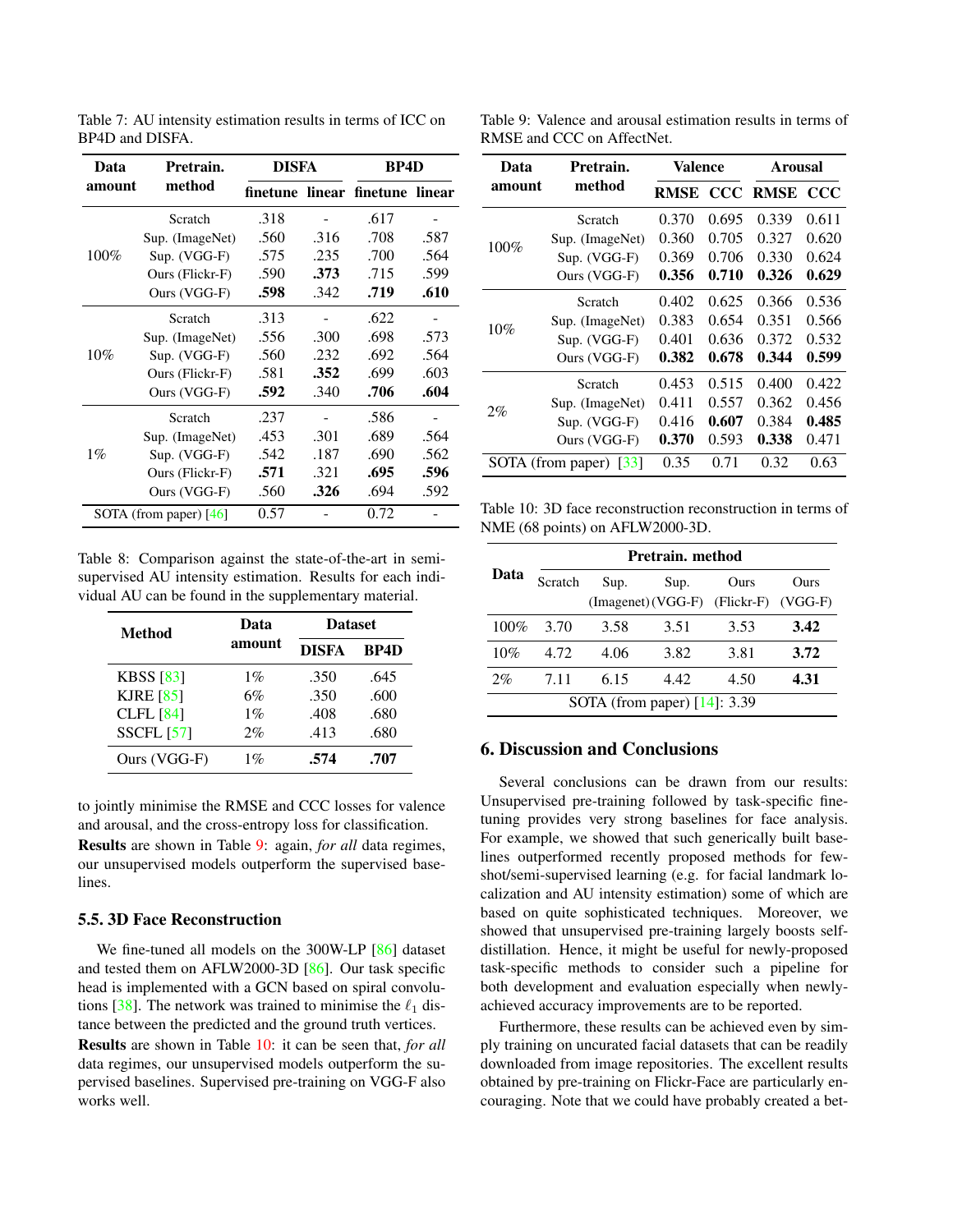ter and more balanced dataset in terms of facial pose by running a method for facial pose estimation.

When new datasets are to be collected, such powerful pre-trained networks can be potentially used for minimizing data collection and label annotation labour. Our results show that many existing datasets (e.g. AFLW, DISFA, BP4D, even AffectNet) seem to have a large amount of redundancy. This is more evident for video datasets (e.g. DISFA, BP4D).

Note that by no means our results imply or suggest that all face analysis can be solved with small labelled datasets. For example, for face recognition, it was absolutely necessary to fine-tune on the whole VGG-Face in order to get high accuracy.

#### References

- <span id="page-8-13"></span>[1] Bjorn Browatzki and Christian Wallraven. 3fabrec: Fast fewshot face alignment by reconstruction. In *Proceedings of the IEEE/CVF Conference on Computer Vision and Pattern Recognition*, pages 6110–6120, 2020. [2,](#page-1-0) [7](#page-6-3)
- <span id="page-8-3"></span>[2] Adrian Bulat and Georgios Tzimiropoulos. Two-stage convolutional part heatmap regression for the 1st 3d face alignment in the wild (3dfaw) challenge. In *European Conference on Computer Vision*, pages 616–624. Springer, 2016. [1](#page-0-0)
- <span id="page-8-4"></span>[3] Adrian Bulat and Georgios Tzimiropoulos. How far are we from solving the 2d & 3d face alignment problem?(and a dataset of 230,000 3d facial landmarks). In *Proceedings of the IEEE International Conference on Computer Vision*, pages 1021–1030, 2017. [1,](#page-0-0) [2,](#page-1-0) [6](#page-5-2)
- <span id="page-8-21"></span>[4] Xavier P Burgos-Artizzu, Pietro Perona, and Piotr Dollár. Robust face landmark estimation under occlusion. In *Proceedings of the IEEE international conference on computer vision*, pages 1513–1520, 2013. [6](#page-5-2)
- <span id="page-8-7"></span>[5] A Mike Burton, Stephen Wilson, Michelle Cowan, and Vicki Bruce. Face recognition in poor-quality video: Evidence from security surveillance. *Psychological Science*, 10(3):243–248, 1999. [1](#page-0-0)
- <span id="page-8-0"></span>[6] Zhaowei Cai, Quanfu Fan, Rogerio S Feris, and Nuno Vasconcelos. A unified multi-scale deep convolutional neural network for fast object detection. In *European conference on computer vision*, pages 354–370. Springer, 2016. [1](#page-0-0)
- <span id="page-8-5"></span>[7] Qiong Cao, Li Shen, Weidi Xie, Omkar M Parkhi, and Andrew Zisserman. Vggface2: A dataset for recognising faces across pose and age. In *2018 13th IEEE International Conference on Automatic Face & Gesture Recognition (FG 2018)*, pages 67–74. IEEE, 2018. [1,](#page-0-0) [6](#page-5-2)
- <span id="page-8-14"></span>[8] Mathilde Caron, Piotr Bojanowski, Armand Joulin, and Matthijs Douze. Deep clustering for unsupervised learning of visual features. In *Proceedings of the European Conference on Computer Vision (ECCV)*, pages 132–149, 2018. [3](#page-2-0)
- <span id="page-8-17"></span>[9] Mathilde Caron, Ishan Misra, Julien Mairal, Priya Goyal, Piotr Bojanowski, and Armand Joulin. Unsupervised learning of visual features by contrasting cluster assignments. *arXiv preprint arXiv:2006.09882*, 2020. [3](#page-2-0)
- <span id="page-8-10"></span>[10] Liang-Chieh Chen, George Papandreou, Iasonas Kokkinos, Kevin Murphy, and Alan L Yuille. Semantic image segmen-

tation with deep convolutional nets and fully connected crfs. *arXiv preprint arXiv:1412.7062*, 2014. [2](#page-1-0)

- <span id="page-8-16"></span>[11] Ting Chen, Simon Kornblith, Mohammad Norouzi, and Geoffrey Hinton. A simple framework for contrastive learning of visual representations. *arXiv*, 2020. [3](#page-2-0)
- <span id="page-8-18"></span>[12] Ting Chen, Simon Kornblith, Kevin Swersky, Mohammad Norouzi, and Geoffrey Hinton. Big self-supervised models are strong semi-supervised learners. *arXiv preprint arXiv:2006.10029*, 2020. [3,](#page-2-0) [4](#page-3-4)
- <span id="page-8-20"></span>[13] Xinlei Chen and Kaiming He. Exploring simple siamese representation learning. *arXiv preprint arXiv:2011.10566*, 2020. [5](#page-4-3)
- <span id="page-8-24"></span>[14] Shiyang Cheng, Georgios Tzimiropoulos, Jie Shen, and Maja Pantic. Faster, better and more detailed: 3d face reconstruction with graph convolutional networks. In *Proceedings of the Asian Conference on Computer Vision*, 2020. [8](#page-7-4)
- <span id="page-8-9"></span>[15] Jifeng Dai, Yi Li, Kaiming He, and Jian Sun. R-fcn: Object detection via region-based fully convolutional networks. In *NIPS*, 2016. [2](#page-1-0)
- <span id="page-8-2"></span>[16] Jiankang Deng, Jia Guo, Niannan Xue, and Stefanos Zafeiriou. Arcface: Additive angular margin loss for deep face recognition. In *Proceedings of the IEEE Conference on Computer Vision and Pattern Recognition*, pages 4690– 4699, 2019. [1,](#page-0-0) [2,](#page-1-0) [7](#page-6-3)
- <span id="page-8-1"></span>[17] Jiankang Deng, Jia Guo, Yuxiang Zhou, Jinke Yu, Irene Kotsia, and Stefanos Zafeiriou. Retinaface: Singlestage dense face localisation in the wild. *arXiv preprint arXiv:1905.00641*, 2019. [1](#page-0-0)
- <span id="page-8-23"></span>[18] Xuanyi Dong and Yi Yang. Teacher supervises students how to learn from partially labeled images for facial landmark detection. In *Proceedings of the IEEE International Conference on Computer Vision*, pages 783–792, 2019. [7](#page-6-3)
- <span id="page-8-12"></span>[19] Yin Fan, Xiangju Lu, Dian Li, and Yuanliu Liu. Video-based emotion recognition using cnn-rnn and c3d hybrid networks. In *ACM International Conference on Multimodal Interaction*, 2016. [2](#page-1-0)
- <span id="page-8-22"></span>[20] Golnaz Ghiasi and Charless C Fowlkes. Occlusion coherence: Detecting and localizing occluded faces. *arXiv preprint arXiv:1506.08347*, 2015. [6](#page-5-2)
- <span id="page-8-8"></span>[21] Mislav Grgic, Kresimir Delac, and Sonja Grgic. Scface– surveillance cameras face database. *Multimedia tools and applications*, 51(3):863–879, 2011. [1](#page-0-0)
- <span id="page-8-19"></span>[22] Jean-Bastien Grill, Florian Strub, Florent Altché, Corentin Tallec, Pierre H Richemond, Elena Buchatskaya, Carl Doersch, Bernardo Avila Pires, Zhaohan Daniel Guo, Mohammad Gheshlaghi Azar, et al. Bootstrap your own latent: A new approach to self-supervised learning. *arXiv preprint arXiv:2006.07733*, 2020. [3](#page-2-0)
- <span id="page-8-6"></span>[23] Hatice Gunes and Maja Pantic. Automatic, dimensional and continuous emotion recognition. *International Journal of Synthetic Emotions (IJSE)*, 1(1):68–99, 2010. [1](#page-0-0)
- <span id="page-8-11"></span>[24] Yandong Guo, Lei Zhang, Yuxiao Hu, Xiaodong He, and Jianfeng Gao. Ms-celeb-1m: A dataset and benchmark for large-scale face recognition. In *ECCV*, 2016. [2](#page-1-0)
- <span id="page-8-15"></span>[25] Kaiming He, Haoqi Fan, Yuxin Wu, Saining Xie, and Ross Girshick. Momentum contrast for unsupervised visual representation learning. *arXiv*, 2019. [3](#page-2-0)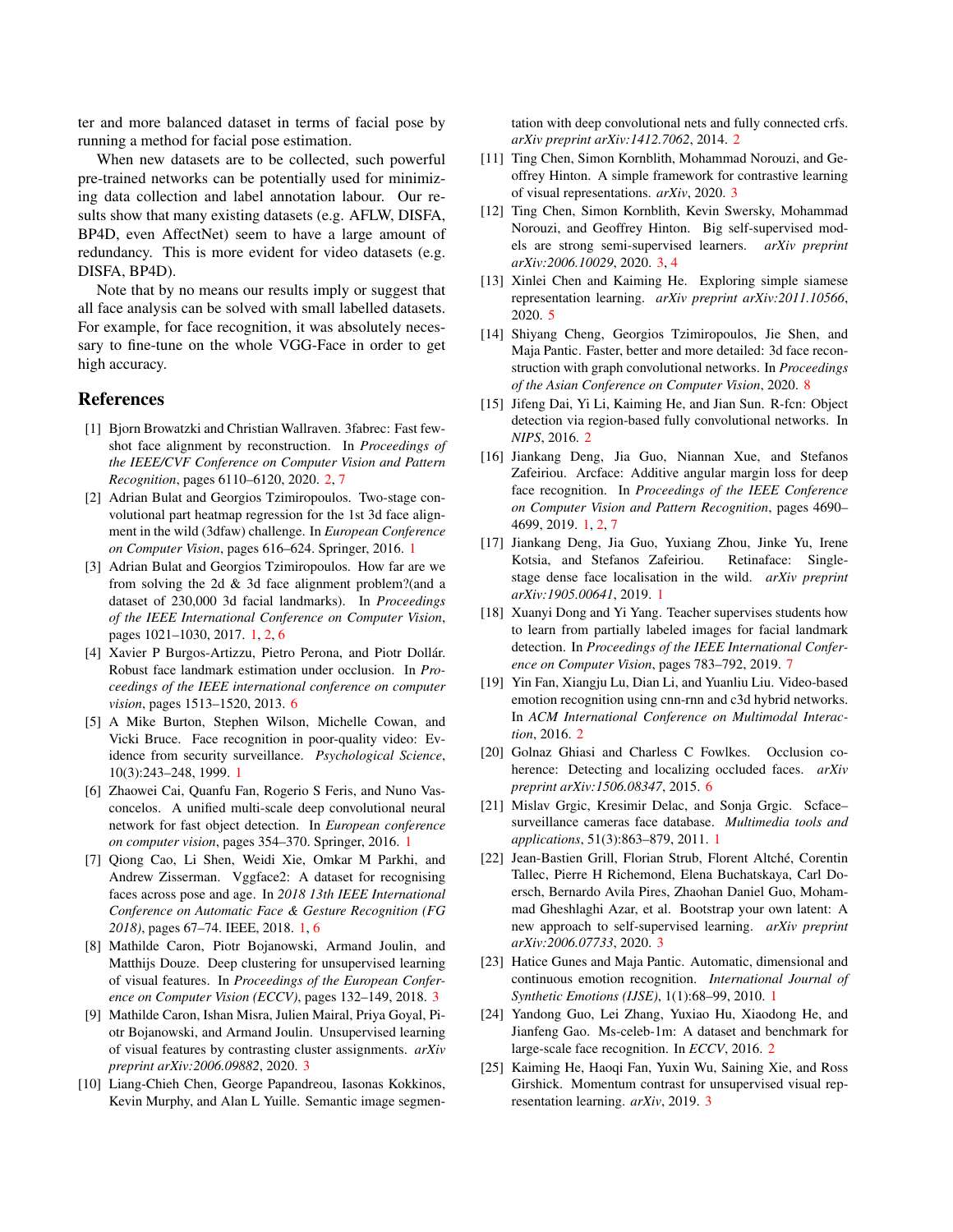- <span id="page-9-16"></span>[26] Kaiming He, Haoqi Fan, Yuxin Wu, Saining Xie, and Ross Girshick. Momentum contrast for unsupervised visual representation learning. In *Proceedings of the IEEE/CVF Conference on Computer Vision and Pattern Recognition*, pages 9729–9738, 2020. [3,](#page-2-0) [5](#page-4-3)
- <span id="page-9-0"></span>[27] Kaiming He, Xiangyu Zhang, Shaoqing Ren, and Jian Sun. Deep residual learning for image recognition. In *CVPR*, pages 770–778, 2016. [1,](#page-0-0) [3](#page-2-0)
- <span id="page-9-22"></span>[28] Sina Honari, Pavlo Molchanov, Stephen Tyree, Pascal Vincent, Christopher Pal, and Jan Kautz. Improving landmark localization with semi-supervised learning. In *Proceedings of the IEEE Conference on Computer Vision and Pattern Recognition*, pages 1546–1555, 2018. [7](#page-6-3)
- <span id="page-9-1"></span>[29] Gao Huang, Zhuang Liu, Laurens Van Der Maaten, and Kilian Q Weinberger. Densely connected convolutional networks. In *Proceedings of the IEEE conference on computer vision and pattern recognition*, pages 4700–4708, 2017. [1](#page-0-0)
- <span id="page-9-9"></span>[30] Heysem Kaya, Furkan Gürpınar, and Albert Ali Salah. Video-based emotion recognition in the wild using deep transfer learning and score fusion. *Image and Vision Computing*, 65:66–75, 2017. [2](#page-1-0)
- <span id="page-9-10"></span>[31] Boris Knyazev, Roman Shvetsov, Natalia Efremova, and Artem Kuharenko. Convolutional neural networks pretrained on large face recognition datasets for emotion classification from video. *arXiv preprint arXiv:1711.04598*, 2017. [2](#page-1-0)
- <span id="page-9-18"></span>[32] Martin Koestinger, Paul Wohlhart, Peter M Roth, and Horst Bischof. Annotated facial landmarks in the wild: A largescale, real-world database for facial landmark localization. In *2011 IEEE international conference on computer vision workshops (ICCV workshops)*, pages 2144–2151. IEEE, 2011. [6](#page-5-2)
- <span id="page-9-12"></span>[33] Jean Kossaifi, Antoine Toisoul, Adrian Bulat, Yannis Panagakis, Timothy M Hospedales, and Maja Pantic. Factorized higher-order cnns with an application to spatio-temporal emotion estimation. In *CVPR*, 2020. [2,](#page-1-0) [8](#page-7-4)
- <span id="page-9-21"></span>[34] Abhinav Kumar, Tim K Marks, Wenxuan Mou, Ye Wang, Michael Jones, Anoop Cherian, Toshiaki Koike-Akino, Xiaoming Liu, and Chen Feng. Luvli face alignment: Estimating landmarks' location, uncertainty, and visibility likelihood. In *Proceedings of the IEEE/CVF Conference on Computer Vision and Pattern Recognition*, pages 8236–8246, 2020. [7](#page-6-3)
- <span id="page-9-17"></span>[35] Dong-Hyun Lee. Pseudo-label: The simple and efficient semi-supervised learning method for deep neural networks. In *Workshop on challenges in representation learning, ICML*, volume 3, 2013. [4](#page-3-4)
- <span id="page-9-3"></span>[36] Jian Li, Yabiao Wang, Changan Wang, Ying Tai, Jianjun Qian, Jian Yang, Chengjie Wang, Jilin Li, and Feiyue Huang. Dsfd: dual shot face detector. In *Proceedings of the IEEE Conference on Computer Vision and Pattern Recognition*, pages 5060–5069, 2019. [1](#page-0-0)
- <span id="page-9-13"></span>[37] Shan Li and Weihong Deng. Deep facial expression recognition: A survey. *IEEE Transactions on Affective Computing*, 2020. [2](#page-1-0)
- <span id="page-9-25"></span>[38] Isaak Lim, Alexander Dielen, Marcel Campen, and Leif Kobbelt. A simple approach to intrinsic correspondence learning on unstructured 3d meshes. In *Proceedings of the*

*European Conference on Computer Vision (ECCV)*, pages 0– 0, 2018. [8](#page-7-4)

- <span id="page-9-2"></span>[39] Jonathan Long, Evan Shelhamer, and Trevor Darrell. Fully convolutional networks for semantic segmentation. In *Proceedings of the IEEE conference on computer vision and pattern recognition*, pages 3431–3440, 2015. [1](#page-0-0)
- <span id="page-9-14"></span>[40] Dhruv Mahajan, Ross Girshick, Vignesh Ramanathan, Kaiming He, Manohar Paluri, Yixuan Li, Ashwin Bharambe, and Laurens van der Maaten. Exploring the limits of weakly supervised pretraining. In *ECCV*, 2018. [2](#page-1-0)
- <span id="page-9-20"></span>[41] S Mohammad Mavadati, Mohammad H Mahoor, Kevin Bartlett, Philip Trinh, and Jeffrey F Cohn. Disfa: A spontaneous facial action intensity database. *IEEE Transactions on Affective Computing*, 4(2):151–160, 2013. [6](#page-5-2)
- <span id="page-9-19"></span>[42] Brianna Maze, Jocelyn Adams, James A Duncan, Nathan Kalka, Tim Miller, Charles Otto, Anil K Jain, W Tyler Niggel, Janet Anderson, Jordan Cheney, et al. Iarpa janus benchmark-c: Face dataset and protocol. In *IEEE International Conference on Biometrics (ICB)*, 2018. [6](#page-5-2)
- <span id="page-9-15"></span>[43] Ishan Misra and Laurens van der Maaten. Self-supervised learning of pretext-invariant representations. *arXiv*, 2019. [3](#page-2-0)
- <span id="page-9-5"></span>[44] Ali Mollahosseini, Behzad Hasani, and Mohammad H Mahoor. Affectnet: A database for facial expression, valence, and arousal computing in the wild. *IEEE Transactions on Affective Computing*, 10(1):18–31, 2017. [2,](#page-1-0) [4,](#page-3-4) [7](#page-6-3)
- <span id="page-9-6"></span>[45] Hong-Wei Ng, Viet Dung Nguyen, Vassilios Vonikakis, and Stefan Winkler. Deep learning for emotion recognition on small datasets using transfer learning. In *Proceedings of the 2015 ACM on international conference on multimodal interaction*, pages 443–449, 2015. [2](#page-1-0)
- <span id="page-9-24"></span>[46] Ioanna Ntinou, Enrique Sanchez, Adrian Bulat, Michel Valstar, and Georgios Tzimiropoulos. A transfer learning approach to heatmap regression for action unit intensity estimation. *IEEE Transactions on Affective Computing*, 2021. [8](#page-7-4)
- <span id="page-9-8"></span>[47] Omkar M Parkhi, Andrea Vedaldi, and Andrew Zisserman. Deep face recognition. 2015. [2](#page-1-0)
- <span id="page-9-7"></span>[48] Aleksandr Parkin and Oleg Grinchuk. Recognizing multimodal face spoofing with face recognition networks. In *CVPR-W*, 2019. [2](#page-1-0)
- <span id="page-9-4"></span>[49] P Jonathon Phillips, Amy N Yates, Ying Hu, Carina A Hahn, Eilidh Noyes, Kelsey Jackson, Jacqueline G Cavazos, Géraldine Jeckeln, Rajeev Ranjan, Swami Sankaranarayanan, et al. Face recognition accuracy of forensic examiners, superrecognizers, and face recognition algorithms. *Proceedings of the National Academy of Sciences*, 115(24):6171–6176, 2018. [1](#page-0-0)
- <span id="page-9-23"></span>[50] Shengju Qian, Keqiang Sun, Wayne Wu, Chen Qian, and Jiaya Jia. Aggregation via separation: Boosting facial landmark detector with semi-supervised style translation. In *Proceedings of the IEEE International Conference on Computer Vision*, pages 10153–10163, 2019. [7](#page-6-3)
- <span id="page-9-11"></span>[51] Rajeev Ranjan, Vishal M Patel, and Rama Chellappa. Hyperface: A deep multi-task learning framework for face detection, landmark localization, pose estimation, and gender recognition. *IEEE TPAMI*, 41(1):121–135, 2017. [2](#page-1-0)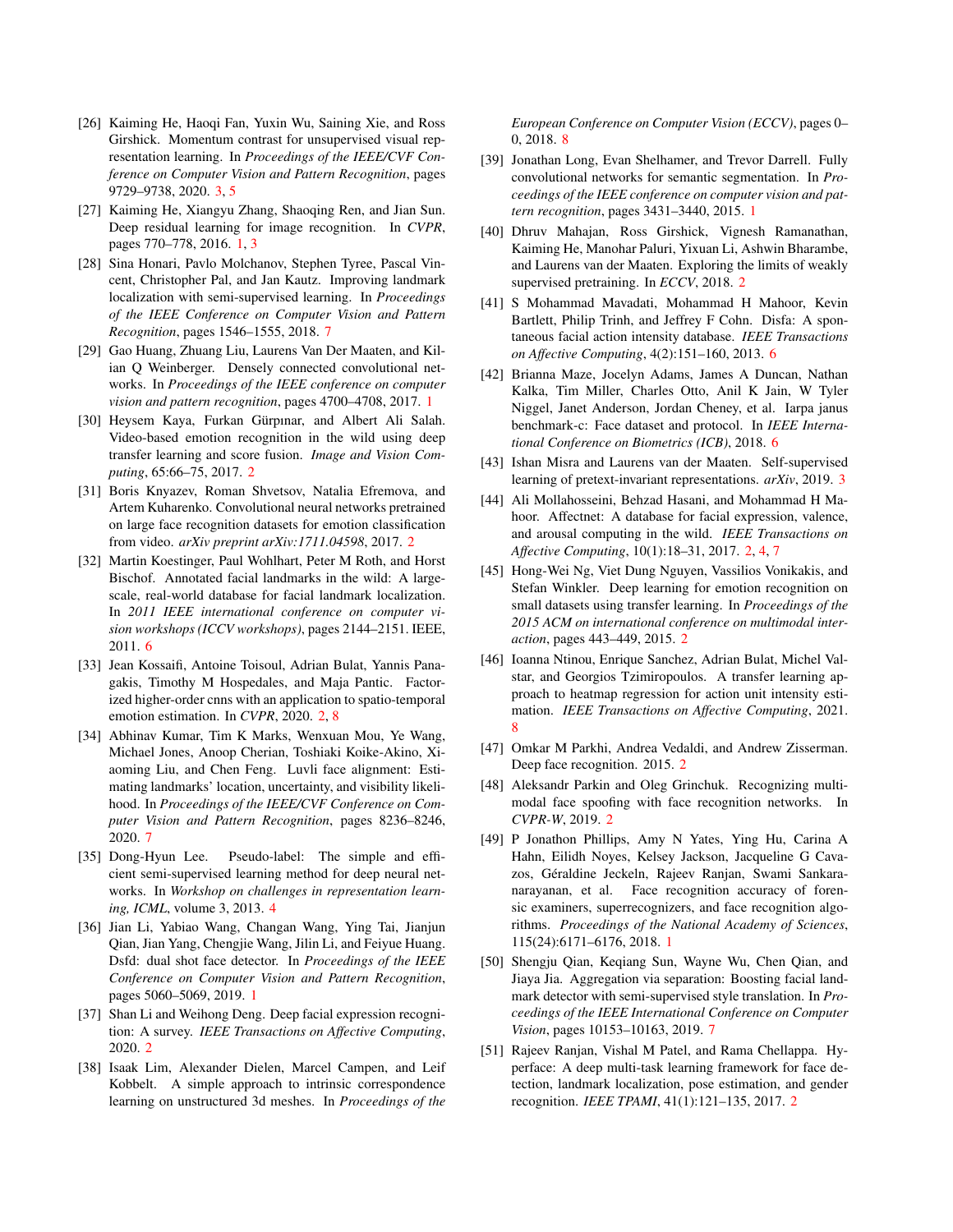- <span id="page-10-12"></span>[52] Rajeev Ranjan, Swami Sankaranarayanan, Carlos D Castillo, and Rama Chellappa. An all-in-one convolutional neural network for face analysis. In *IEEE FG 2017*, 2017. [2](#page-1-0)
- <span id="page-10-0"></span>[53] Shaoqing Ren, Kaiming He, Ross Girshick, and Jian Sun. Faster r-cnn: Towards real-time object detection with region proposal networks. In *Advances in neural information processing systems*, pages 91–99, 2015. [1,](#page-0-0) [2](#page-1-0)
- <span id="page-10-24"></span>[54] Fabien Ringeval, Björn Schuller, Michel Valstar, Roddy Cowie, and Maja Pantic. Avec 2015: The 5th international audio/visual emotion challenge and workshop. In *Proceedings of the 23rd ACM international conference on Multimedia*, pages 1335–1336, 2015. [7](#page-6-3)
- <span id="page-10-10"></span>[55] Joseph P Robinson, Gennady Livitz, Yann Henon, Can Qin, Yun Fu, and Samson Timoner. Face recognition: too bias, or not too bias? In *Proceedings of the IEEE/CVF Conference on Computer Vision and Pattern Recognition Workshops*, pages 0–1, 2020. [1](#page-0-0)
- <span id="page-10-21"></span>[56] Christos Sagonas, Epameinondas Antonakos, Georgios Tzimiropoulos, Stefanos Zafeiriou, and Maja Pantic. 300 faces in-the-wild challenge: Database and results. *Image and vision computing*, 47:3–18, 2016. [6](#page-5-2)
- <span id="page-10-25"></span>[57] Enrique Sanchez, Adrian Bulat, Anestis Zaganidis, and Georgios Tzimiropoulos. Semi-supervised au intensity estimation with contrastive learning. *arXiv preprint arXiv:2011.01864*, 2020. [8](#page-7-4)
- <span id="page-10-2"></span>[58] Florian Schroff, Dmitry Kalenichenko, and James Philbin. Facenet: A unified embedding for face recognition and clustering. In *Proceedings of the IEEE conference on computer vision and pattern recognition*, pages 815–823, 2015. [1](#page-0-0)
- <span id="page-10-23"></span>[59] Patrick E Shrout and Joseph L Fleiss. Intraclass correlations: uses in assessing rater reliability. *Psychological bulletin*, 86(2):420, 1979. [7](#page-6-3)
- <span id="page-10-1"></span>[60] Karen Simonyan and Andrew Zisserman. Very deep convolutional networks for large-scale image recognition. *arXiv preprint arXiv:1409.1556*, 2014. [1](#page-0-0)
- <span id="page-10-11"></span>[61] Tomáš Sixta, Julio Junior, CS Jacques, Pau Buch-Cardona, Eduard Vazquez, and Sergio Escalera. Fairface challenge at eccv 2020: Analyzing bias in face recognition. *arXiv preprint arXiv:2009.07838*, 2020. [1](#page-0-0)
- <span id="page-10-7"></span>[62] Yaniv Taigman, Ming Yang, Marc'Aurelio Ranzato, and Lior Wolf. Deepface: Closing the gap to human-level performance in face verification. In *Proceedings of the IEEE conference on computer vision and pattern recognition*, pages 1701–1708, 2014. [1](#page-0-0)
- <span id="page-10-8"></span>[63] Panagiotis Tzirakis, George Trigeorgis, Mihalis A Nicolaou, Björn W Schuller, and Stefanos Zafeiriou. End-toend multimodal emotion recognition using deep neural networks. *IEEE Journal of Selected Topics in Signal Processing*, 11(8):1301–1309, 2017. [1](#page-0-0)
- <span id="page-10-9"></span>[64] Michel Valstar, Jonathan Gratch, Björn Schuller, Fabien Ringeval, Denis Lalanne, Mercedes Torres Torres, Stefan Scherer, Giota Stratou, Roddy Cowie, and Maja Pantic. Avec 2016: Depression, mood, and emotion recognition workshop and challenge. In *Proceedings of the 6th international workshop on audio/visual emotion challenge*, pages 3–10, 2016. [1](#page-0-0)
- <span id="page-10-22"></span>[65] Michel F Valstar, Timur Almaev, Jeffrey M Girard, Gary McKeown, Marc Mehu, Lijun Yin, Maja Pantic, and Jeffrey F Cohn. Fera 2015-second facial expression recognition and analysis challenge. In *2015 11th IEEE International Conference and Workshops on Automatic Face and Gesture Recognition (FG)*, volume 6, pages 1–8. IEEE, 2015. [6](#page-5-2)
- <span id="page-10-15"></span>[66] Valentin Vielzeuf, Alexis Lechervy, Stéphane Pateux, and Frédéric Jurie. Towards a general model of knowledge for facial analysis by multi-source transfer learning. 2020. [3](#page-2-0)
- <span id="page-10-18"></span>[67] Fei Wang, Liren Chen, Cheng Li, Shiyao Huang, Yanjie Chen, Chen Qian, and Chen Change Loy. The devil of face recognition is in the noise. In *Proceedings of the European Conference on Computer Vision (ECCV)*, pages 765–780, 2018. [4](#page-3-4)
- <span id="page-10-3"></span>[68] Feng Wang, Jian Cheng, Weiyang Liu, and Haijun Liu. Additive margin softmax for face verification. *IEEE Signal Processing Letters*, 25(7):926–930, 2018. [1](#page-0-0)
- <span id="page-10-4"></span>[69] Hao Wang, Yitong Wang, Zheng Zhou, Xing Ji, Dihong Gong, Jingchao Zhou, Zhifeng Li, and Wei Liu. Cosface: Large margin cosine loss for deep face recognition. In *Proceedings of the IEEE Conference on Computer Vision and Pattern Recognition*, pages 5265–5274, 2018. [1,](#page-0-0) [6](#page-5-2)
- <span id="page-10-6"></span>[70] Jingdong Wang, Ke Sun, Tianheng Cheng, Borui Jiang, Chaorui Deng, Yang Zhao, Dong Liu, Yadong Mu, Mingkui Tan, Xinggang Wang, et al. Deep high-resolution representation learning for visual recognition. *IEEE transactions on pattern analysis and machine intelligence*, 2020. [1,](#page-0-0) [2,](#page-1-0) [7](#page-6-3)
- <span id="page-10-20"></span>[71] Cameron Whitelam, Emma Taborsky, Austin Blanton, Brianna Maze, Jocelyn Adams, Tim Miller, Nathan Kalka, Anil K Jain, James A Duncan, Kristen Allen, et al. Iarpa janus benchmark-b face dataset. In *Proceedings of the IEEE Conference on Computer Vision and Pattern Recognition Workshops*, pages 90–98, 2017. [6](#page-5-2)
- <span id="page-10-14"></span>[72] Olivia Wiles, A Koepke, and Andrew Zisserman. Selfsupervised learning of a facial attribute embedding from video. In *BMVC*, 2018. [3](#page-2-0)
- <span id="page-10-19"></span>[73] Wayne Wu, Chen Qian, Shuo Yang, Quan Wang, Yici Cai, and Qiang Zhou. Look at boundary: A boundary-aware face alignment algorithm. In *Proceedings of the IEEE conference on computer vision and pattern recognition*, pages 2129– 2138, 2018. [6](#page-5-2)
- <span id="page-10-13"></span>[74] Zhirong Wu, Yuanjun Xiong, Stella X Yu, and Dahua Lin. Unsupervised feature learning via non-parametric instance discrimination. In *Proceedings of the IEEE Conference on Computer Vision and Pattern Recognition*, pages 3733– 3742, 2018. [3](#page-2-0)
- <span id="page-10-17"></span>[75] Oizhe Xie, Minh-Thang Luong, Eduard Hovy, and Ouoc V Le. Self-training with noisy student improves imagenet classification. In *Proceedings of the IEEE/CVF Conference on Computer Vision and Pattern Recognition*, pages 10687– 10698, 2020. [4](#page-3-4)
- <span id="page-10-16"></span>[76] I Zeki Yalniz, Hervé Jégou, Kan Chen, Manohar Paluri, and Dhruv Mahajan. Billion-scale semi-supervised learning for image classification. *arXiv preprint arXiv:1905.00546*, 2019. [4](#page-3-4)
- <span id="page-10-5"></span>[77] Jing Yang, Adrian Bulat, and Georgios Tzimiropoulos. Fanface: a simple orthogonal improvement to deep face recognition. In *AAAI*, pages 12621–12628, 2020. [1](#page-0-0)